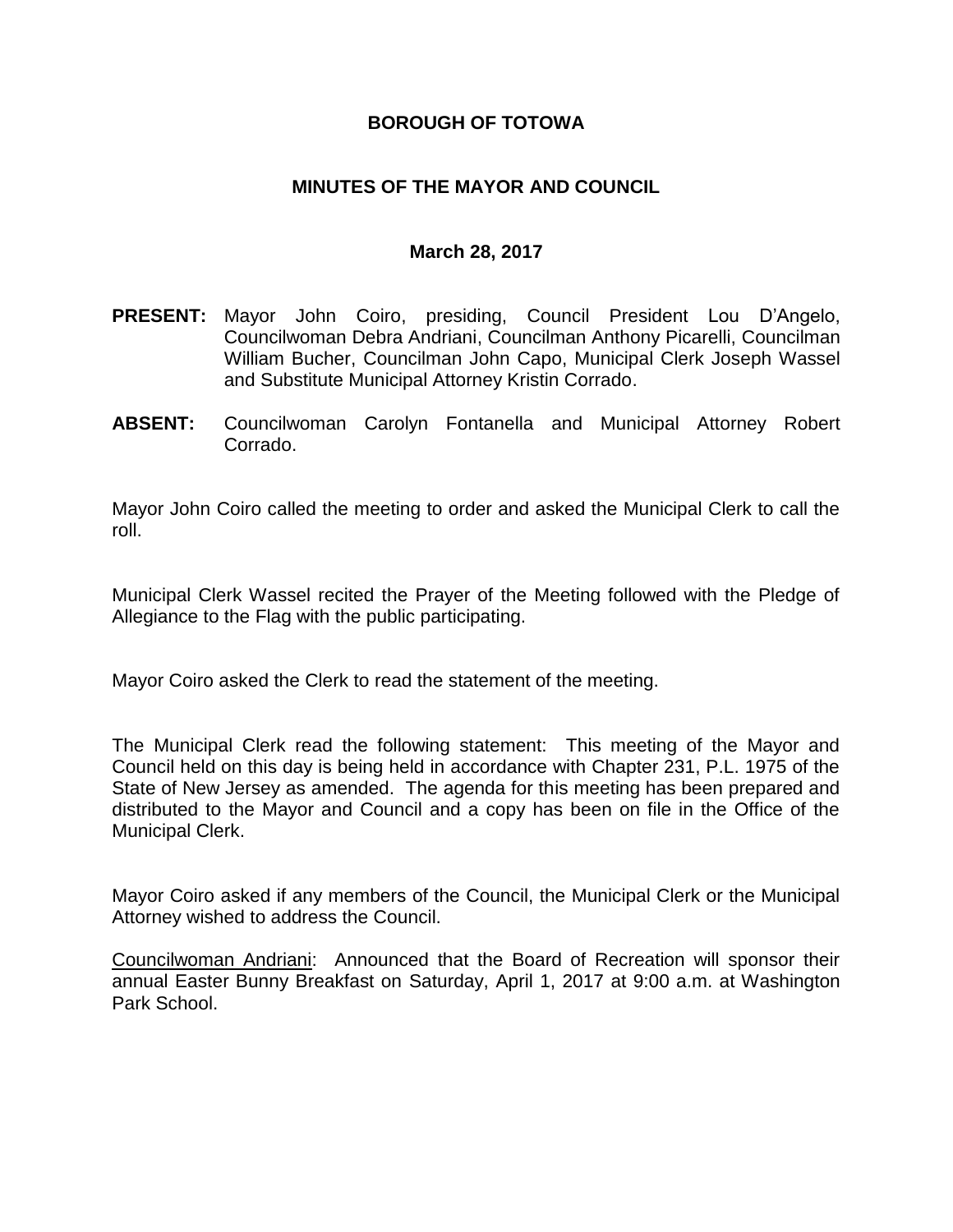# CITIZENS HEARD:

Mike Mahometa, 269 Lincoln Avenue: 1) Asked if there was any way he could have found out that the last meeting scheduled for March  $14<sup>th</sup>$  was cancelled and rescheduled. Mayor Coiro and Municipal Clerk Wassel: Both responded that we posted it on our website on Monday evening, March  $13<sup>th</sup>$ . 2) Inquired as to the status of the Shepherds Lane project. Mayor Coiro: Told him that we still don't have any formal plans for the project.

There was a motion by Councilman D'Angelo, seconded by Councilwoman Andriani to approve the Minutes of the Mayor and Council for the meeting of March 16, 2017. On roll call vote, all members of the Council present voted in the affirmative.

## COMMITTEE ON FINANCE:

There was a motion by Councilman Picarelli, seconded by Councilman D'Angelo to approve Resolution No. 2017-07 for the payment of bills. On roll call vote, all members of the Council present voted in the affirmative.

There was a motion by Councilman Picarelli, seconded by Councilman D'Angelo to approve Resolution No. 2017-08 Authorizing The Transfer Of 2016 Budget Appropriations. On roll call vote, all members of the Council present voted in the affirmative.

There was a motion by Councilman Picarelli, seconded by Councilman D'Angelo to adopt the following resolution authorizing the Treasurer to issue refunds to various property owners pursuant to State Tax Court judgments. On roll call vote, all members of the Council present voted in the affirmative.

#### RESOLUTION

WHEREAS, there has been a State Tax Court judgment to reduce the evaluation on the following.

NOW, THEREFORE, BE IT RESOLVED, that the Treasurer of the Borough of Totowa is authorized to refund this amount.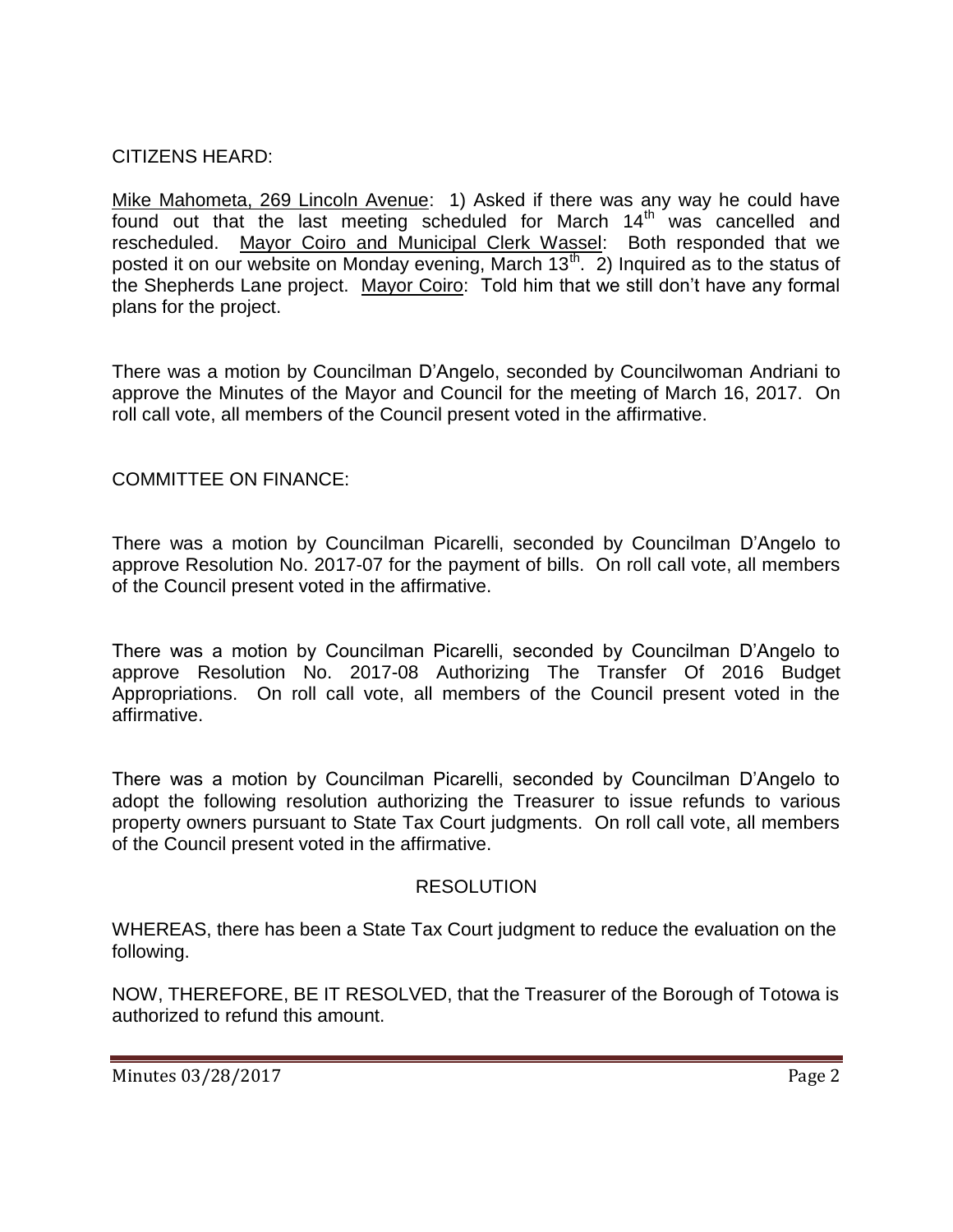| <b>BLK</b>                | LOT | <b>PROPERTY/OWNER</b>                 | <b>PAYABLE TO</b>          | <b>YEAR</b> | <b>FROM</b> | <u>TO</u> | <b>AMOUNT</b> |
|---------------------------|-----|---------------------------------------|----------------------------|-------------|-------------|-----------|---------------|
| 9.15<br>C <sub>1602</sub> | 90  | 76 Hickory Hill Blvd<br>Janet Millman | McCarter & English, LLP    | 2010        | \$608,600   | \$566,700 | \$715.65      |
|                           |     |                                       | Mail To:                   |             |             |           |               |
|                           |     |                                       | McCarter & English, LLP    |             |             |           |               |
|                           |     |                                       | 100 Mulberry Street        |             |             |           |               |
|                           |     |                                       | <b>Four Gateway Center</b> |             |             |           |               |

Newark, NJ 07102

#### COMMITTEE ON PUBLIC SAFETY:

There was a motion by Councilman D'Angelo, seconded by Councilwoman Andriani to approve the Fire Department TSAP for 2016. On roll call vote, all members of the Council present voted in the affirmative.

COMMITTEE ON PUBLIC WORKS:

Upon the recommendation of DPW Superintendent Jim Niland, there was a motion by Councilman Bucher, seconded by Councilman Capo to approve a grade increase for DPW Laborer William Marmo from Grade 1-B to Grade 1-A, effective March 29, 2017. On roll call vote, all members of the Council present voted in the affirmative.

Upon the recommendation of DPW Superintendent Jim Niland, there was a motion by Councilman Bucher, seconded by Councilman Capo to approve a grade increase for DPW Laborer Gregory LaRose from Grade 3 to Grade 2, effective March 29, 2017. On roll call vote, all members of the Council present voted in the affirmative.

COMMITTEE ON ENGINEERING & PUBLIC PROPERTY:

There was no report.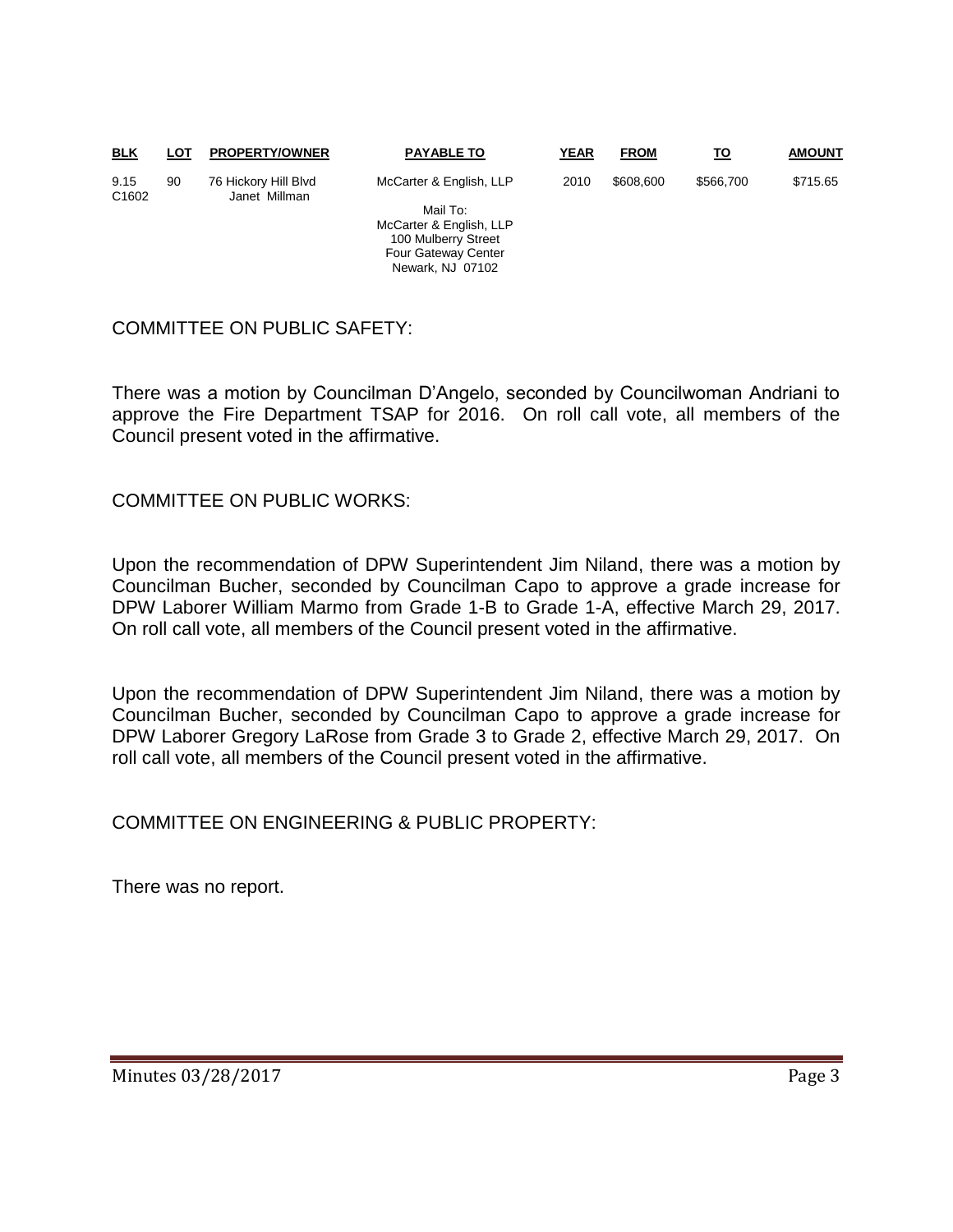# COMMITTEE ON LIAISON & INSPECTION:

There was a motion by Councilwoman Andriani, seconded by Councilman Bucher to adopt the following Resolution Supporting Senate Bill S2171 And Assembly Bill A222 "New Jersey Library Construction Bond Act" And Urging The Senate And Assembly To Approve Same. On roll call vote, all members of the Council present voted in the affirmative.

# RESOLUTION NO. 57-2017

#### RESOLUTION SUPPORTING SENATE BILL S2171 AND ASSEMBLY BILL A222 "NEW JERSEY LIBRARY CONSTRUCTION BOND ACT" AND URGING THE SENATE AND ASSEMBLY TO APPROVE SAME

WHEREAS, Senate Bill S2171 and Assembly Bill A222, the New Jersey Library Construction Bond Act, authorizes the issuance of \$125,000,000.00 in general obligations bonds to finance capital projects; and

WHEREAS, it has been over fifteen years since a library construction bond program has been developed by the State of New Jersey; and

WHEREAS, numerous public library facilities need capital funding to provide physical and technological improvements to meet the growing needs of their communities; and

WHEREAS, many public library facilities in New Jersey are not ADA compliant and therefore limit access to library services to thousands of New Jersey residents; and

WHEREAS, the Mayor and Council of the Borough of Totowa supports this financing for capital projects at public libraries around the State of New Jersey.

NOW, THEREFORE, BE IT RESOLVED, by the Mayor and Council of the Borough of Totowa that it does hereby express and affirm its support of Senate Bill S2171 and Assembly Bill A222 and urges their passage.

BE IT FURTHER RESOLVED, that the Borough Clerk is hereby directed to send a certified copy of this Resolution to Senate President Stephen Sweeney and 40<sup>th</sup> District Senator Kevin O'Toole and Assembly Speaker Vincent Prieto and 40<sup>th</sup> District Assemblyman David Russo and 40<sup>th</sup> District Assemblyman Kevin Roonev.